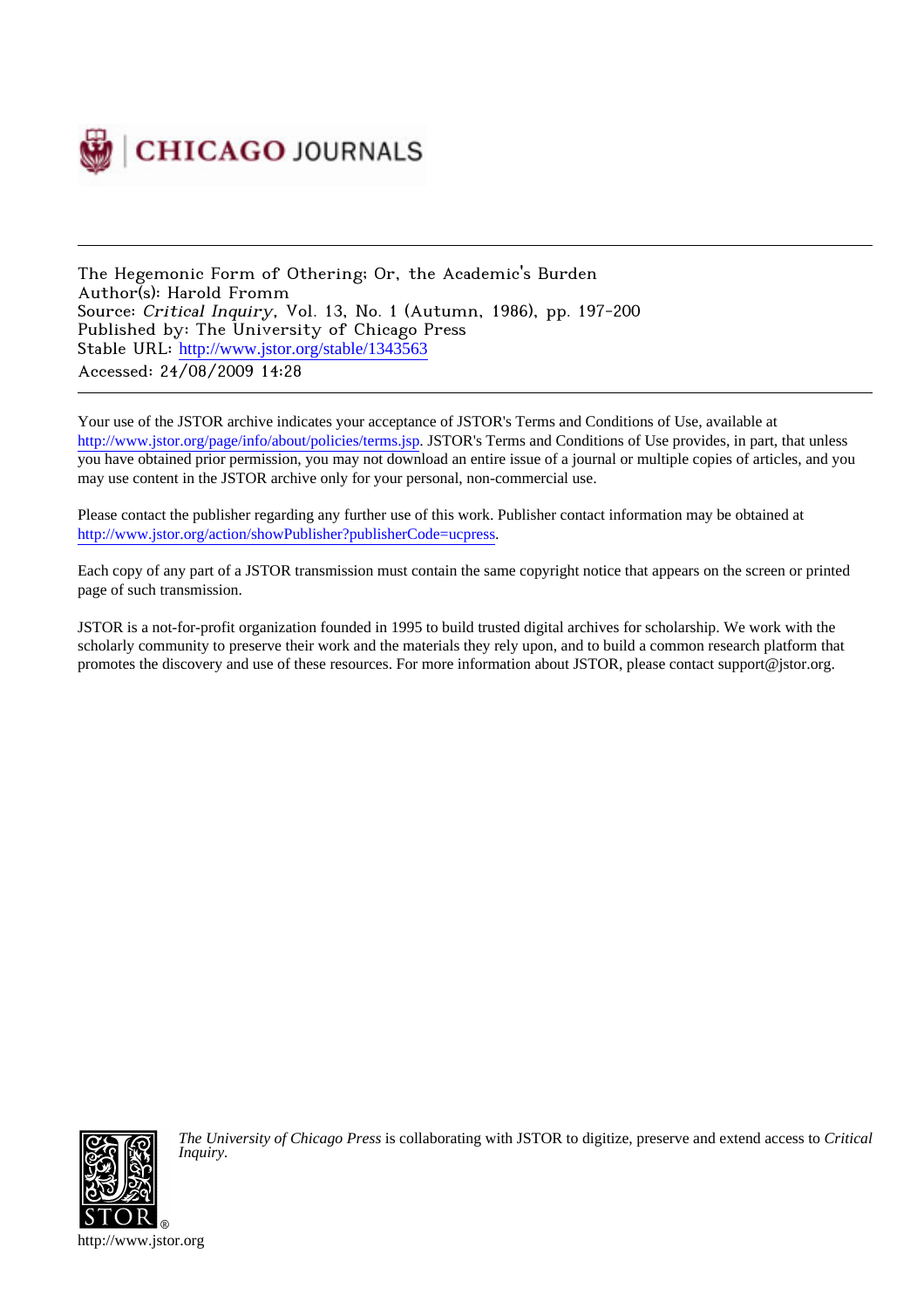# **Critical Response**

#### **V**

## **The Hegemonic Form of Othering; or, The Academic's Burden**

## **Harold Fromm**

**I knew I was in for trouble, that the going would be rough, when I removed the wrapper from the "Race," Writing, and Difference issue of Critical Inquiry and observed the word "race" in quotation marks. Something deep was clearly brewing. And any doubts were quickly removed when I turned to the opening remarks of Henry Louis Gates, Jr. "Who," he asked me, "has seen a black or a red person, a white, yellow, or brown?" ("Writing 'Race' and the Difference It Makes," p. 6). There was a question that spelled trouble, a glove in the face if I ever saw one. Here I was, crude, unregenerate, lacking the hypersensitivity that prevents someone like Gates from making such infra dig distinctions; here I was, daring to use words without quotation marks, actually believing that I referred to something identifiable when I spoke of black people, Americans, musicians, and whatnot, and being told that it was all just my own narcissistic and preemptive fantasy. Here I was, faced with the impossible choice of keeping permanently quiet or of perpetuating ruthless violence-of denying the individuality of all of God's creation-not only by referring to knives, cats, my brother, or Indians, but simply by referring at all. But why, I wondered, was only the word "race" in quotation marks? Why not every single word in the entire issue of Critical Inquiry? For to refer, it seems, is to colonize, to take things over for one's own brutal use, to turn everything else into a mere Other. There was Gates engaging in the academic's favorite pastime, epater les bourgeois, and here was I, a hopeless bourgeois, just asking for a put-down.** 

**Critical Inquiry 13 (Autumn 1986)** 

**<sup>? 1986</sup> by The University of Chicago. 0093-1896/86/1301-0012\$01.00. All rights reserved.**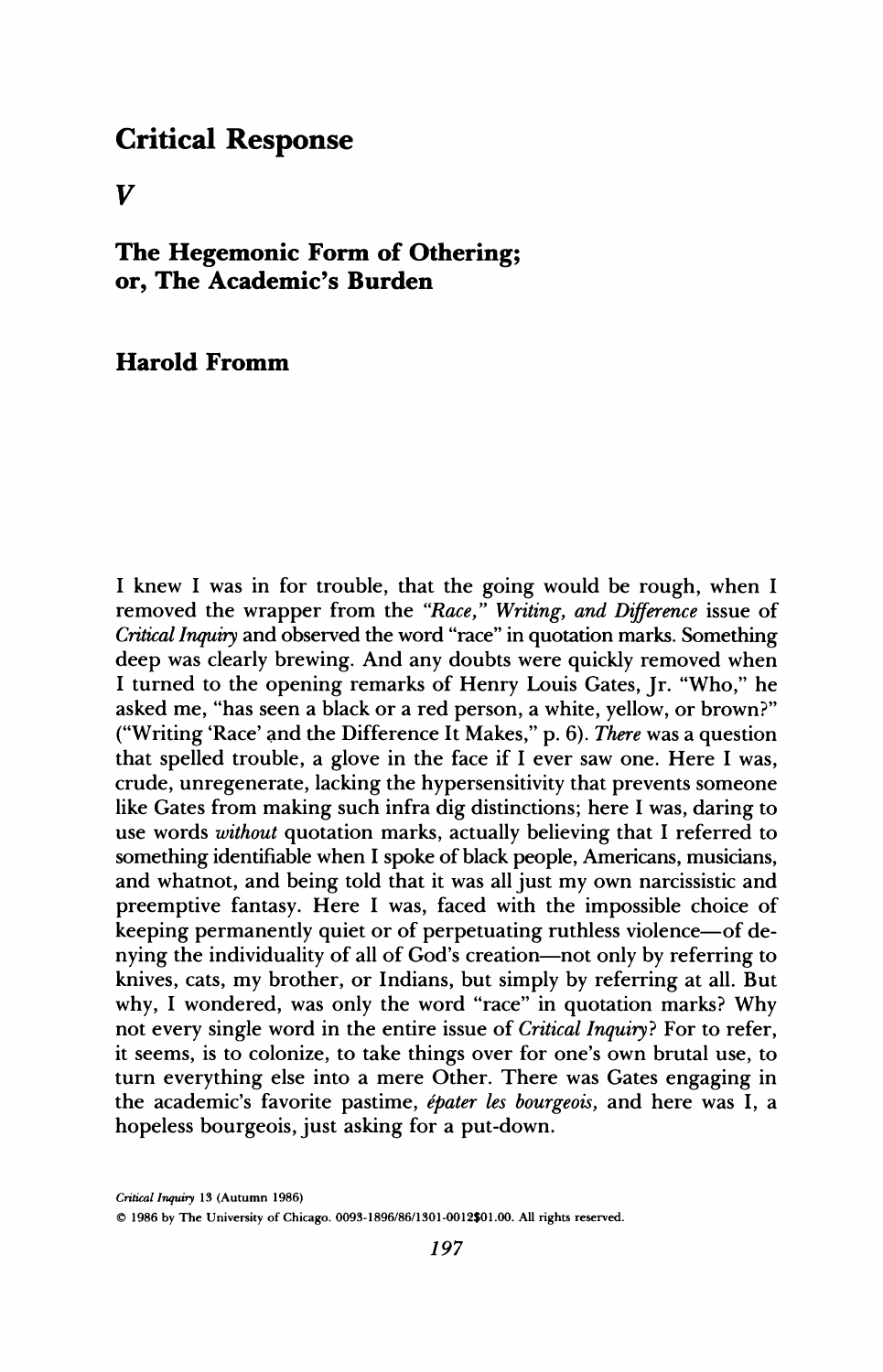#### **198 Critical Response Harold Fromm**

**Things were bad enough; guilt feelings were settling in. I had begun to equate thought with sin, naming with killing (we murder to dissect, you know); even the act of being made me uneasy: I felt that I was taking up someone else's air, inadvertently stepping on ants, killing bacteria in my own body by taking antibiotics, turning vegetables into Others by eating them. Then I began to read Mary Louise Pratt's essay on European colonizing of Africa (a subject, by the way, that looks to be a veritable capitalism of academic industry these days) and saw little ground for hope. How could I begin to understand what complex moral standards are operating in today's academia?** 

**"Any reader recognizes here," Pratt tells us after quoting a passage describing John Barrow's travels into Africa,** 

**a very familiar, widespread, and stable form of "othering." The people to be othered are homogenized into a collective "they," which is distilled even further into an iconic "he" (the standardized adult male specimen). This abstracted "he"/"they" is the subject of verbs in a timeless present tense, which characterizes anything "he" is or does not as a particular historical event but as an instance of a pregiven custom or trait ... Through this discourse, encounters with an Other can be textualized or processed as enumerations of such traits. ["Scratches on the Face of the Country; or, What Mr. Barrow Saw in the Land of the Bushmen," p. 120]** 

**After reading this and the ensuing remark to the effect that such description "could serve as a paradigmatic case of the ways in which ideology normalizes, codifies, and reifies" (Pratt, p. 121), I was puzzled. Although Pratt was agreeing with Gates, wasn't she, in the very act of characterizing colonial characterizing, engaged in the same practice as Barrow? And when Pratt remarked that "during the so-called opening up of central and southern Africa to European capitalism ... such explorer-writers were the principal producers of Africa for European imaginationsproducers, that is, of ideology in connection with the European expansionist project there" (Pratt, pp. 121-22), wasn't she failing to see that in the very act of "producing" her essay she was, like Gates, engaged in the opening up of certain texts to academic capitalism and its own-her own-expansionist project? Was she not ruthlessly reducing a complex world to a simple commodity (without even bothering with quotation** 

**Harold Fromm is an independent scholar who has taught for many years in university English departments. He has published articles on Leonard and Virginia Woolf as well as on literary theory, politics, and professionalism. His most recent work concerns the Brontes.**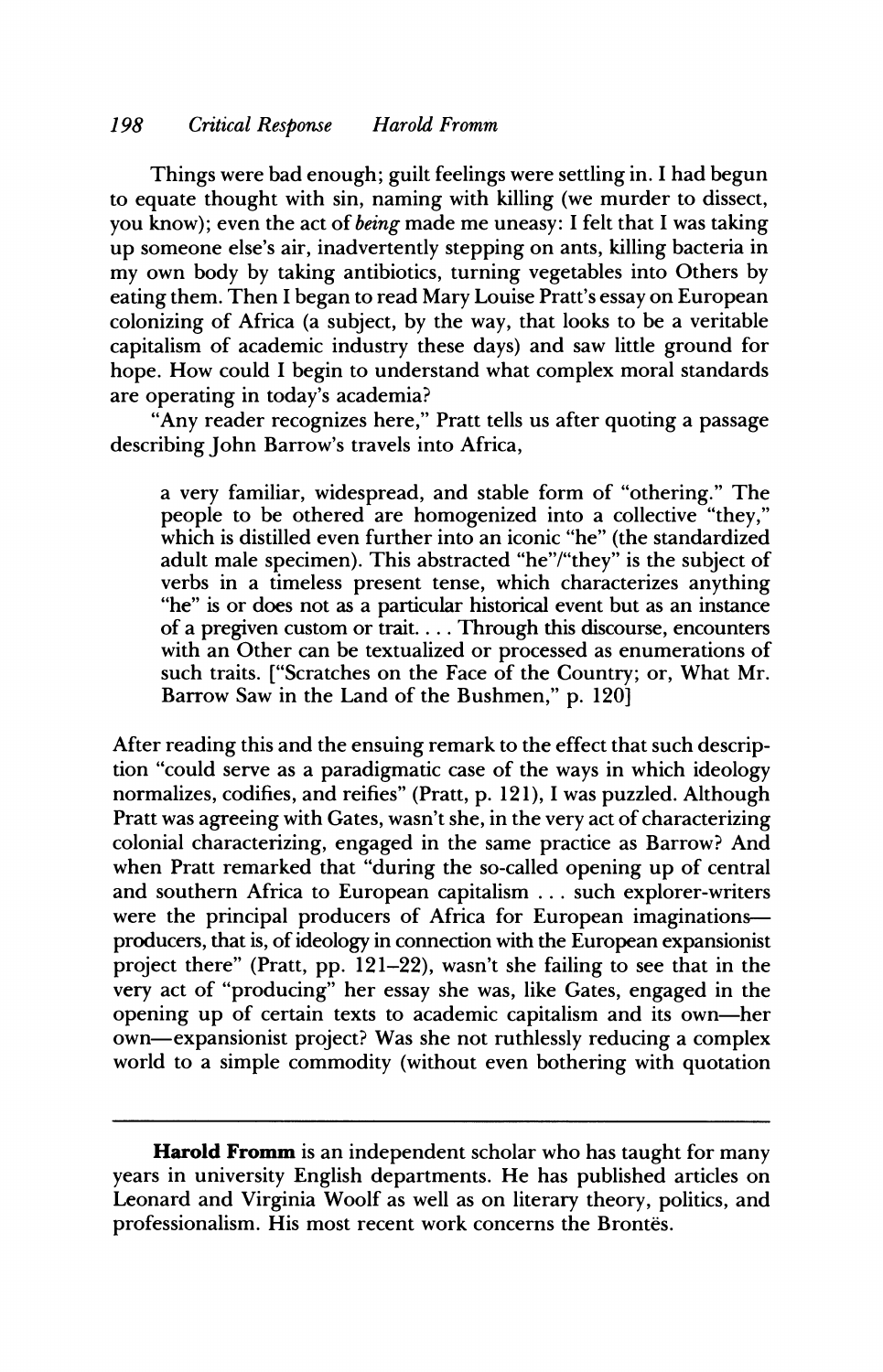**marks) for academic consumption, which, when successfully "produced," would lead to promotions, professional recognition, salary increases, establishing of dogma, and the general colonizing of the minds of graduate students eager to cut it with their sahibs?** 

**As I read on I became increasingly uneasy and embarrassed by what seemed to be one double entendre after another. "Unheroic, unparticularized, without ego, interest, or desire of its own," Pratt continues, with increasing, but insufficient, irony, "it [colonial discourse] seems able to do nothing but gaze from a periphery of its own creation, like the self-effaced, noninterventionist eye that scans the Other's body" (Pratt, p. 124). "To the extent that it strives to efface itself," this Foucauldian melodrama continues, "the invisible eye/I strives to make those informational orders natural, to find them there uncommanded, rather than assert them as the products/producers of European knowledges or disciplines" (Pratt, p. 125). Surely, I kept feeling, Pratt could hardly have failed to imagine for a moment the word "academic" in place of "European" in the above and all similar passages. Such sensitivity to the pure passivity of the Other so brutalized and "hegemonized" over by European exploitation could**  hardly fail also to sense the applicability of these observations to—their **interchangeability, in fact, with-her own academic colonization. But no, irony can only go so far.** 

**Speaking of the "reveries" of nineteenth-century writings about exploration, Pratt comments: "They are determined, in part, by highly generalized literary conventions" (Pratt, p. 126). And when I looked over Pratt's own essay, I could see again how well her descriptions of descriptions served to describe her own production. For what are such terms as discourse, textualized, paradigmatic, seen/scene, site/sight, capitalist mode of production, Other, narration, hegemonic, Bahktinian, gaze, if not the "highly generalized literary conventions" of today's self-aggrandizing, colonizing academic, who tells us we are crude to think there are really such creatures as blacks, whites, or whatnots, but who guiltlessly goes right along telling us about sights/sites (as though some essence really underlay the arbitrary sounds of two words and as though this were not just the latest academic sort of fun and games), about "capitalist production" (where do we find it?), about "textuality" and "carnival" (Pratt neglects to use that one, I must admit).** 

**Although Critical Inquiry's "Race" issue contains a good deal of moral instruction, "Physician, heal thyself" perhaps ought to be the first moral exhortation of the day. Against a more generalized background of Stanley Fish telling us that we are already perfect now (a better account than his of antiprofessionalism can be found in Bruce Robbins' "Professionalism and Politics" in Profession 85) and a horde of academic Marxists who are increasingly difficult to distinguish from yuppies, our professional humanist robes really do need to be sent out to the cleaners. They are beginning**